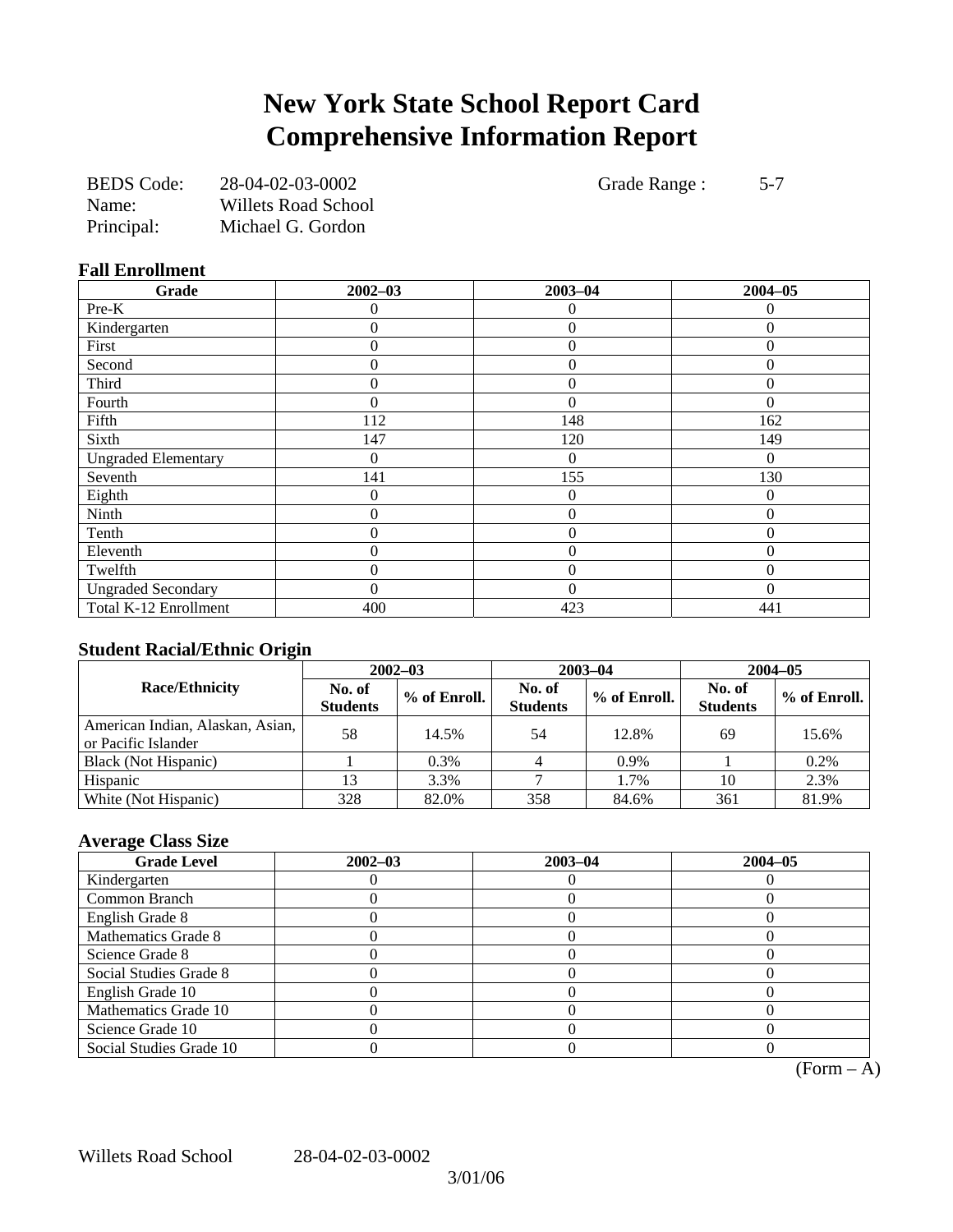### **District Need to Resource Capacity Category**

| <b>N/RC Category</b> | <b>Description</b>                                                       |
|----------------------|--------------------------------------------------------------------------|
|                      | This is a school district with low student needs in relation to district |
|                      | resource capacity.                                                       |

### **Similar School Group and Description**

| <b>Similar School Group</b> | <b>Description</b>                                                                                                                                                                                                                                               |  |  |  |
|-----------------------------|------------------------------------------------------------------------------------------------------------------------------------------------------------------------------------------------------------------------------------------------------------------|--|--|--|
| 34                          | All schools in this group are middle level schools in school<br>districts with low student needs in relation to district resource<br>capacity. The schools in this group are in the lower range of<br>student needs for middle level schools in these districts. |  |  |  |

All schools within the same N/RC category are divided into three similar school groups defined by the percentage of students in the school who are eligible for the free-lunch program and/or who are limited English proficient (also known as English language learners).

### **Student Demographics Used To Determine Similar Schools Group**

| ີ                                 | $2002 - 03$ |         | $2003 - 04$ |         | $2004 - 05$ |         |
|-----------------------------------|-------------|---------|-------------|---------|-------------|---------|
|                                   | Count       | Percent | Count       | Percent | Count       | Percent |
| <b>Limited English Proficient</b> |             | 0.0%    |             | $.0\%$  |             | $0.0\%$ |
| <b>Eligible for Free Lunch</b>    |             | 0.8%    |             | .2%     |             | 0.5%    |

#### **Attendance and Suspension**

|                               | $2001 - 02$               |                   |                           | $2002 - 03$       | $2003 - 04$               |                   |
|-------------------------------|---------------------------|-------------------|---------------------------|-------------------|---------------------------|-------------------|
|                               | No. of<br><b>Students</b> | $%$ of<br>Enroll. | No. of<br><b>Students</b> | $%$ of<br>Enroll. | No. of<br><b>Students</b> | $%$ of<br>Enroll. |
| <b>Annual Attendance Rate</b> |                           | 98.0%             |                           | 98.0%             |                           | 98.0%             |
| <b>Student Suspensions</b>    |                           | $0.0\%$           |                           | 0.0%              |                           | 0.0%              |

## **Student Socioeconomic and Stability Indicators**

#### **(Percent of Enrollment)**

|                          | $2002 - 03$ | $2003 - 04$ | $2004 - 05$ |
|--------------------------|-------------|-------------|-------------|
| <b>Reduced Lunch</b>     | $0.0\%$     | 0.0%        | 0.2%        |
| <b>Public Assistance</b> | $1 - 10\%$  | 1-10%       | $1 - 10\%$  |
| <b>Student Stability</b> | 94%         | 100%        | 92%         |

## **Staff Counts**

| Staff                                 | $2004 - 05$ |
|---------------------------------------|-------------|
| <b>Total Teachers</b>                 | 33          |
| <b>Total Other Professional Staff</b> | 20          |
| <b>Total Paraprofessionals</b>        | NΑ          |
| Teaching Out of Certification*        |             |

\*Teaching out of certification more than on an incidental basis.

 $(Form - B)$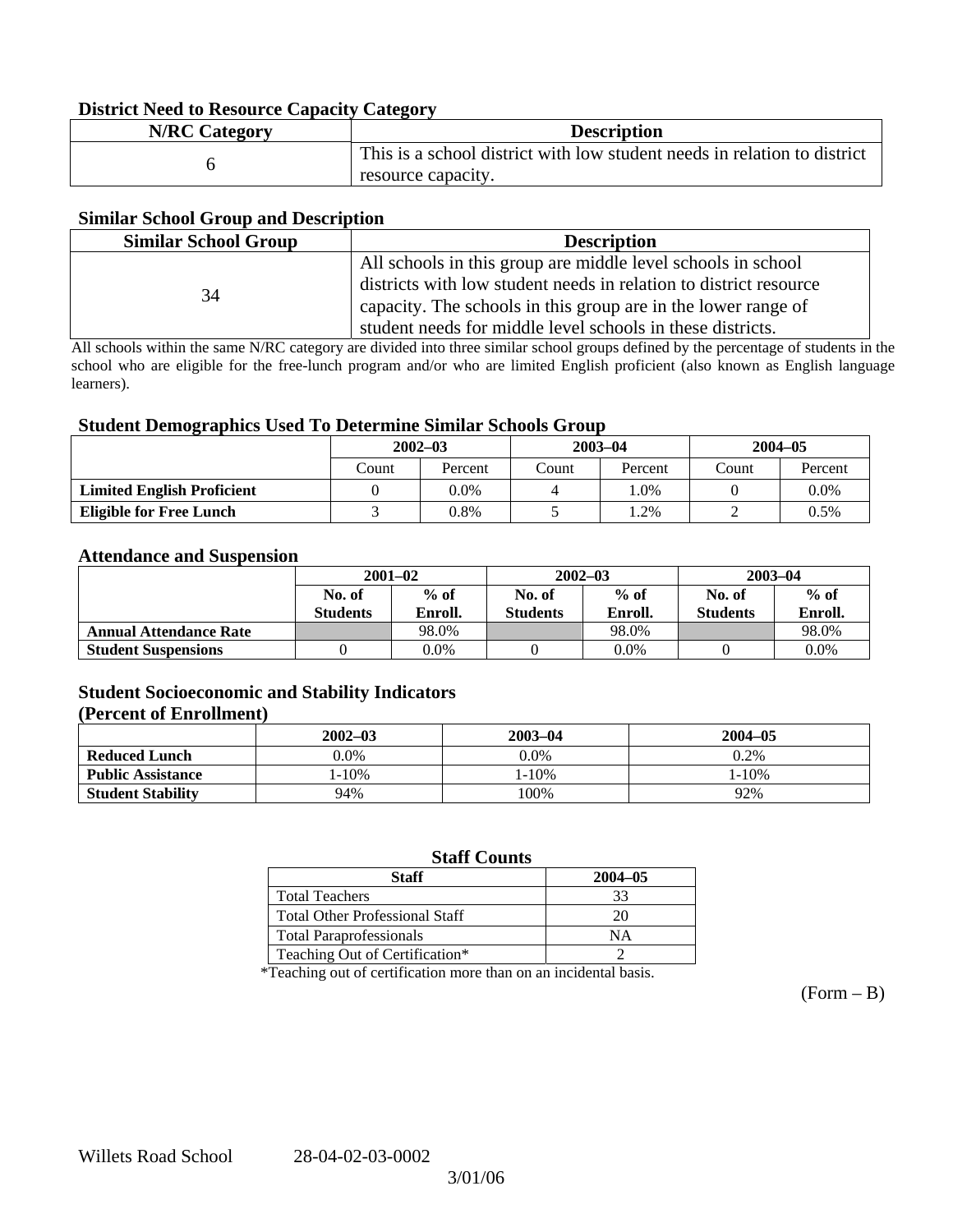|                 |                                   | <b>Number</b><br><b>Tested</b> | $\%$ at Level 1 | $\%$ at Level 2 | $%$ at Level 3 | % at Level 4 |
|-----------------|-----------------------------------|--------------------------------|-----------------|-----------------|----------------|--------------|
|                 | <b>General-Education Students</b> | 145                            | 0%              | 0%              | 35%            | 65%          |
| <b>Nov 2004</b> | <b>Students with Disabilities</b> | 14                             | 7%              | 7%              | 57%            | 29%          |
|                 | All Students                      | 159                            | 1%              | 1%              | 37%            | 62%          |

# **Elementary-Level Social Studies**

# **Middle-Level Social Studies**

|                  |                                   | <b>Number</b><br><b>Tested</b> | $\%$ at Level 1 |    | $\%$ at Level 2 $\%$ at Level 3 $\parallel$ | % at Level 4 |
|------------------|-----------------------------------|--------------------------------|-----------------|----|---------------------------------------------|--------------|
|                  | <b>General-Education Students</b> |                                | 0%              | 0% | 0%                                          | 0%           |
| <b>June 2005</b> | <b>Students with Disabilities</b> |                                | 0%              | 0% | 0%                                          | 0%           |
|                  | All Students                      |                                | 0%              | 0% | 0%                                          | 0%           |

 $(Form - I)$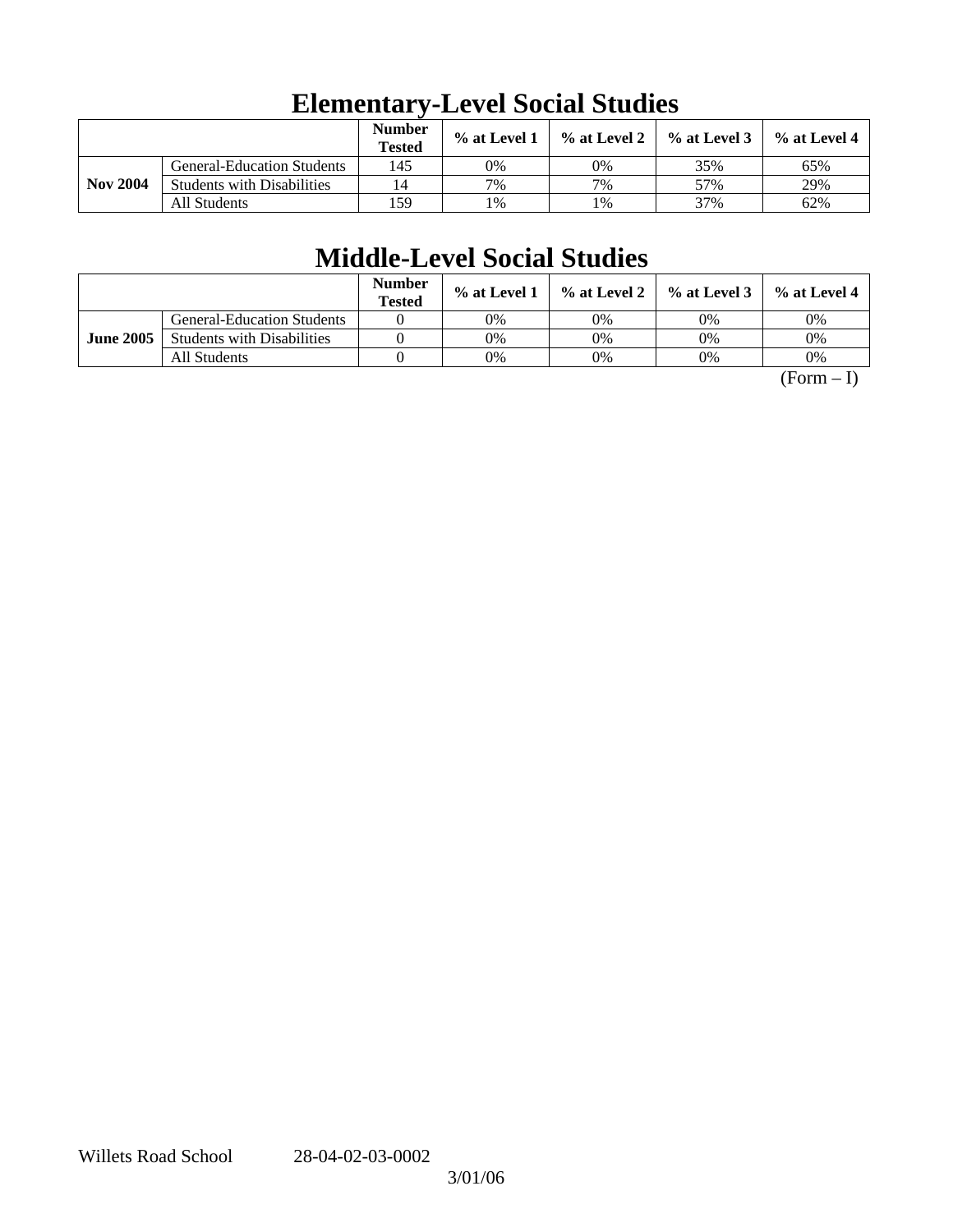# **New York State English as a Second Language Achievement Tests (NYSESLAT)\***

|                                    | <b>All Students</b> |                  |                           | <b>Students with Disabilities</b> |                           |                  |  |  |  |  |
|------------------------------------|---------------------|------------------|---------------------------|-----------------------------------|---------------------------|------------------|--|--|--|--|
|                                    | $2002 - 03$         | $2003 - 04$      | $2004 - 05$               | $2002 - 03$                       | $2003 - 04$               | $2004 - 05$      |  |  |  |  |
| Listening and Speaking (Grade K-1) |                     |                  |                           |                                   |                           |                  |  |  |  |  |
| Number Tested                      |                     | $\Omega$         | $\Omega$                  |                                   | $\boldsymbol{0}$          | $\boldsymbol{0}$ |  |  |  |  |
| Beginning                          |                     | $\overline{0}$   | $\mathbf{0}$              |                                   | $\theta$                  | $\overline{0}$   |  |  |  |  |
| Intermediate                       |                     | $\boldsymbol{0}$ | $\boldsymbol{0}$          |                                   | $\Omega$                  | $\boldsymbol{0}$ |  |  |  |  |
| Advanced                           |                     | $\theta$         | $\theta$                  |                                   | $\Omega$                  | $\mathbf{0}$     |  |  |  |  |
| Proficient                         |                     | $\Omega$         | $\Omega$                  |                                   | $\boldsymbol{0}$          | $\boldsymbol{0}$ |  |  |  |  |
| Reading and Writing (Grade K-1)    |                     |                  |                           |                                   |                           |                  |  |  |  |  |
| Number Tested                      |                     | 0                | $\theta$                  |                                   | $\mathbf{0}$              | $\boldsymbol{0}$ |  |  |  |  |
| Beginning                          |                     | $\overline{0}$   | $\boldsymbol{0}$          |                                   | $\boldsymbol{0}$          | $\mathbf{0}$     |  |  |  |  |
| Intermediate                       |                     | $\overline{0}$   | $\overline{0}$            |                                   | $\overline{0}$            | $\mathbf{0}$     |  |  |  |  |
| Advanced                           |                     | $\overline{0}$   | $\overline{0}$            |                                   | $\overline{0}$            | $\mathbf{0}$     |  |  |  |  |
| Proficient                         |                     | $\Omega$         | $\Omega$                  |                                   | $\overline{0}$            | $\mathbf{0}$     |  |  |  |  |
| Listening and Speaking (Grade 2-4) |                     |                  |                           |                                   |                           |                  |  |  |  |  |
| <b>Number Tested</b>               |                     | $\overline{0}$   | $\Omega$                  |                                   | $\boldsymbol{0}$          | $\boldsymbol{0}$ |  |  |  |  |
| Beginning                          |                     | $\boldsymbol{0}$ | $\overline{0}$            |                                   | $\overline{0}$            | $\boldsymbol{0}$ |  |  |  |  |
| Intermediate                       |                     | $\boldsymbol{0}$ | $\boldsymbol{0}$          |                                   | $\boldsymbol{0}$          | $\boldsymbol{0}$ |  |  |  |  |
| Advanced                           |                     | $\boldsymbol{0}$ | $\mathbf{0}$              |                                   | $\Omega$                  | $\boldsymbol{0}$ |  |  |  |  |
| Proficient                         |                     | $\Omega$         | $\Omega$                  |                                   | $\overline{0}$            | $\boldsymbol{0}$ |  |  |  |  |
| Reading and Writing (Grade 2-4)    |                     |                  |                           |                                   |                           |                  |  |  |  |  |
| Number Tested                      |                     | $\overline{0}$   | $\Omega$                  |                                   | $\boldsymbol{0}$          | $\boldsymbol{0}$ |  |  |  |  |
| Beginning                          |                     | $\boldsymbol{0}$ | $\mathbf{0}$              |                                   | $\overline{0}$            | $\mathbf{0}$     |  |  |  |  |
| Intermediate                       |                     | $\overline{0}$   | $\overline{0}$            |                                   | $\theta$                  | $\mathbf{0}$     |  |  |  |  |
| Advanced                           |                     | $\theta$         | $\mathbf{0}$              |                                   | $\overline{0}$            | $\mathbf{0}$     |  |  |  |  |
| Proficient                         |                     | $\Omega$         | $\Omega$                  |                                   | $\overline{0}$            | $\boldsymbol{0}$ |  |  |  |  |
| Listening and Speaking (Grade 5-6) |                     |                  |                           |                                   |                           |                  |  |  |  |  |
| Number Tested                      |                     | 8                | 4                         |                                   | $\overline{2}$            | $\boldsymbol{0}$ |  |  |  |  |
| Beginning                          |                     | $\boldsymbol{0}$ | $\#$                      |                                   | $\#$                      | $\boldsymbol{0}$ |  |  |  |  |
| Intermediate                       |                     | $\mathbf{1}$     | $\#$                      |                                   | $\#$                      | $\mathbf{0}$     |  |  |  |  |
| Advanced                           |                     | 4                | $\#$                      |                                   | $\#$                      | $\boldsymbol{0}$ |  |  |  |  |
| Proficient                         |                     | 3                | $\overline{\ddot{x}}$     |                                   | $\overline{\#}$           | $\boldsymbol{0}$ |  |  |  |  |
| Reading and Writing (Grade 5–6)    |                     |                  |                           |                                   |                           |                  |  |  |  |  |
| Number Tested                      |                     | 8                | 4                         |                                   | $\overline{c}$            | $\boldsymbol{0}$ |  |  |  |  |
| Beginning                          |                     | $\boldsymbol{0}$ | $\#$                      |                                   | $\#$                      | $\mathbf{0}$     |  |  |  |  |
| Intermediate                       |                     | $\overline{2}$   | $\overline{\overline{t}}$ |                                   | $\overline{\overline{t}}$ | $\overline{0}$   |  |  |  |  |
| Advanced                           |                     | 6                | $\#$                      |                                   | $\#$                      | $\boldsymbol{0}$ |  |  |  |  |
| Proficient                         |                     | $\overline{0}$   | $\#$                      |                                   | $\#$                      | $\overline{0}$   |  |  |  |  |

\*The NYSESLAT was first administered in the 2002–03 school year, but complete data for all school districts were not available until 2003–04.

 $(Form - K)$